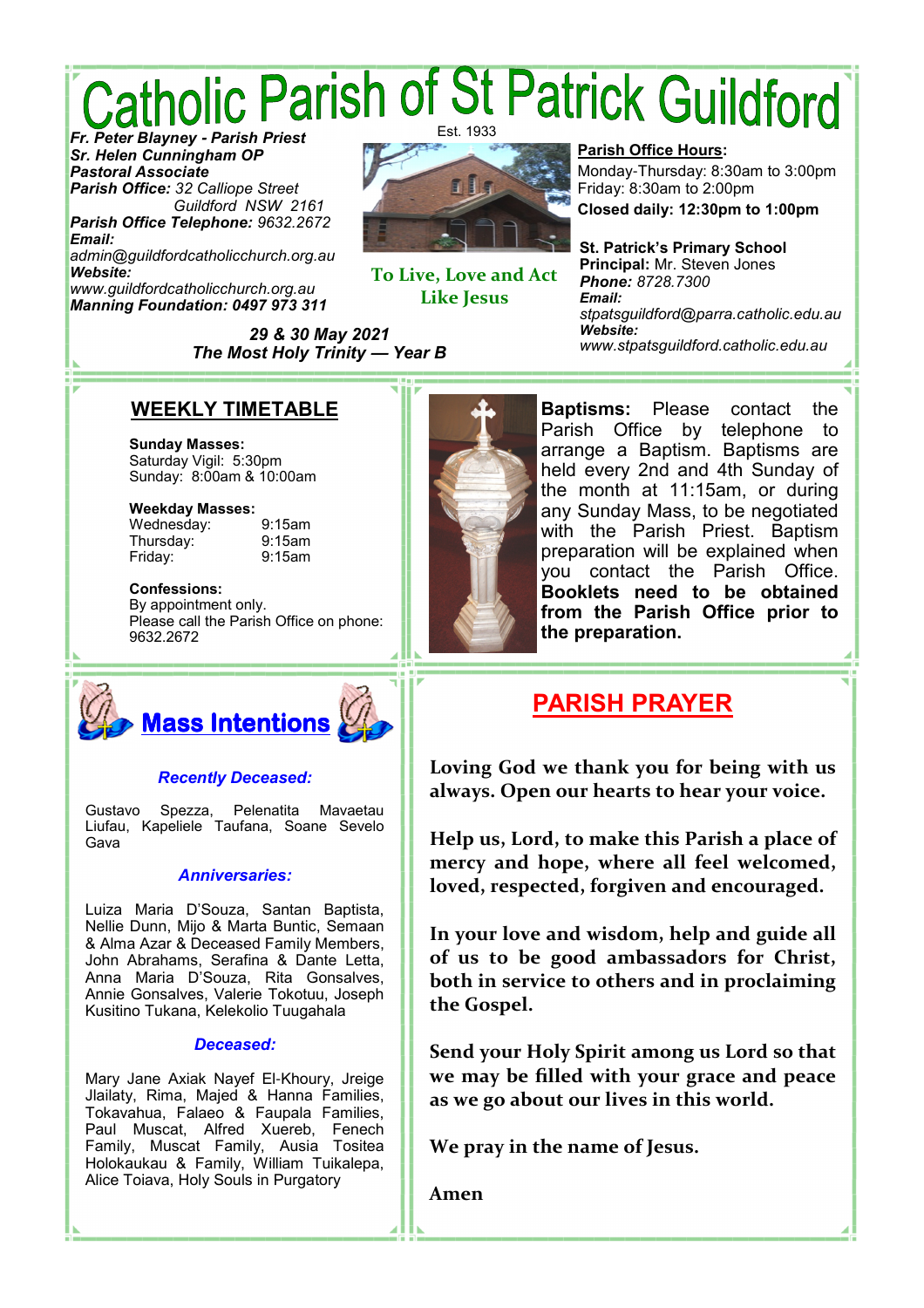

### **LITURGY OF THE WORD THE MOST HOLY TRINITY — YEAR B**



#### **1ST READING: DEUTERONOMY 4:32-34, 39-40** A reading from the book of Deuteronomy

Moses said to the people: 'Put this question to the ages that are past, that went before you, from the time God created man on earth: Was there ever a word so majestic, from one end of heaven to the other? Was anything ever heard? Did ever a people hear the voice of the living God speaking from the heart of the fire, as you heard it, and remain alive? Has any god ventured to take to himself one nation from the midst of another by ordeals, signs, wonders, war with mighty hand and outstretched arm, by fearsome terrors - all this that the Lord your God did for you before your eyes in Egypt? 'Understand this today, therefore, and take it to heart: The Lord is God indeed, in heaven above as on earth beneath, he and no other. Keep his laws and commandments as I give them to you today so that you and your children may prosper and live long in the land that the Lord your God gives you for ever.'

The word of the Lord **Thanks be to God**

#### **RESPONSORIAL PSALM: PS 32:4-6, 9, 18-20, 22**

**Response:** Happy the people the Lord has chosen to be his own.

The word of the Lord is faithful and all his works to be trusted. The Lord loves justice and right and fills the earth with his love. **R.**

By his word the heavens were made, by the breath of his mouth all the stars. He spoke: and they came to be. He commanded; they sprang into being. **R.**

The Lord looks on those who revere him, on those who hope in his love, to rescue their souls from death, to keep them alive in famine. **R.**

Our soul is waiting for the Lord. The Lord is our help and our shield. May your love be upon us, O Lord, as we place all our hope in you. **R.**

**2ND READING: ROMANS 8:14-17** A reading from the letter of St. Paul to the Romans

Everyone moved by the Spirit is a son of God. The spirit you received is not the spirit of slaves bringing fear into your lives again; it is the spirit of sons, and it makes us cry out, 'Abba, Father!' The Spirit himself and our spirit bear united witness that we are children of God. And if we are children we are heirs as well: heirs of God and coheirs with Christ, sharing his sufferings so as to share his glory.

The word of the Lord **Thanks be to God**

#### **GOSPEL ACCLAMATION: CF REVELATION 1:8**

#### **Alleluia, alleluia!**

Glory to the Father, the Son, and the Holy Spirit: to God who is, who was, and who is to come. **Alleluia!**

#### **THE GOSPEL: MATTHEW 28:16-20**

A reading from the holy Gospel according to Matthew

The eleven disciples set out for Galilee, to the mountain where Jesus had arranged to meet them. When they saw him they fell down before him, though some hesitated. Jesus came up and spoke to them. He said, 'All authority in heaven and on earth has been given to me. Go, therefore, make disciples of all the nations; baptise them in the name of the Father and of the Son and of the Holy Spirit, and teach them to observe all the commands I gave you. And know that I am with you always; yes, to the end of time.'

The Gospel of the Lord **Praise to you, Lord Jesus Christ**



**Glory to the Father, the Son, and the Holy Spirit: to God who is, who was, and who is to come.**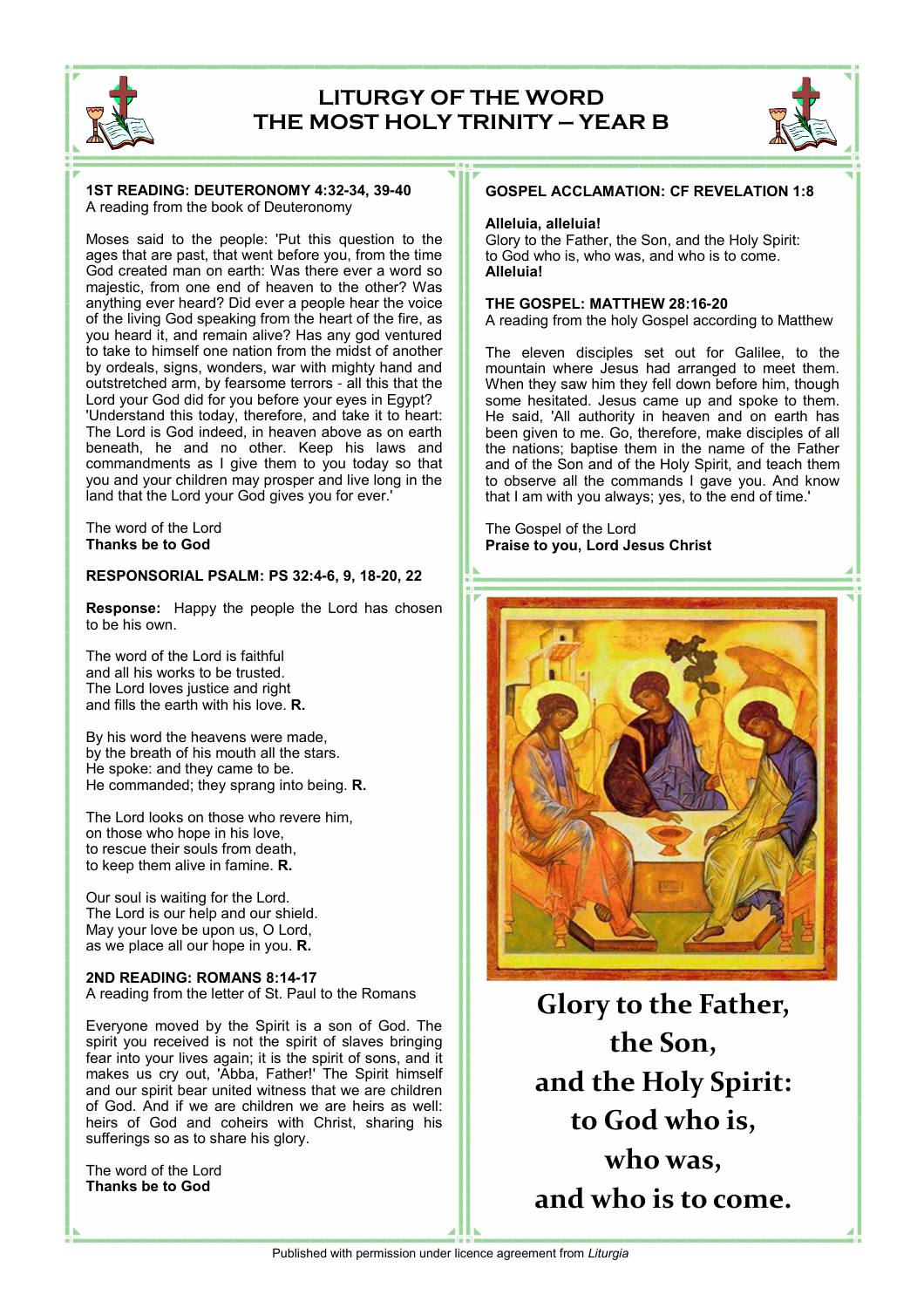### **PARISH NOTICES**

**BISHOP'S GOOD SHEPHERD APPEAL — 29-30 MAY:** Please support our seminarians to answer God's call to the priesthood. At our Holy Spirit Seminary, Harris Park, young men are training to become future priests for the Diocese of Parramatta. Your caring gift and prayers are needed to support our seminarians to prepare for a life of service to our community. Please give generously via the Bishop's Good Shepherd Appeal giving envelopes or online at yourcatholicfoundation.org.au/appeal. Thank you for your kind accompaniment.

**ORDINATION TO THE DIACONATE OF DR. JOHN COLLINS AND DR. MICHAEL TAN - 11 JUNE:** Bishop Vincent Long OFM Conv and the Diocese of Parramatta invite you to the Ordination to the Diaconate of Dr. John Collins and Dr. Michael Tan at St. Patrick's Cathedral, Parramatta, on 11 June at 7:30pm. Refreshments will be served in the Cathedral Hall following the Ordination. The Mass will be livestreamed on https://www.youtube.com/watch? v=sRqZaG81glo

**"TAP & GO" DONATION POINT:** The opportunity is now available for parishioners and visitors to donate to St. Patrick's Parish using a credit or debit card. The majority of parishes in the Diocese now have this facility. Following advice from both the Parish Pastoral Council and the Finance Committee to install this new donation point, it will be available for use at the weekend Masses, at least initially. The donation is pre-programmed for \$5.00 per tap of the card over the tap symbol. If you wish to donate more than \$5.00, tap again. It takes a few seconds to record your donation. The Diocese's encouragement to use this facility is a response to the trend where most people carry little if any cash these days. Also, in these COVID-19 safe times, there is no handling of cash. The donation point does not take the place of the First and Second collections or the weekly envelope offerings which will, until COVID-19 restrictions are relaxed, still be in the bowls placed on the organ at the front of the Church. St. Patrick's is very grateful for your donations, however you wish to make them. **~** *Fr. Peter Blayney*

**UNIT FOR RENT:** Two bedroom modern unit available for rent, ground floor with spacious courtyard. No common walls and access from Guildford Road or Calliope Street. Very handy to St,. Patrick's School, Church, station and shops. If interested, please call 0405 113 934.

**ST. PATRICK'S SENIOR CITIZENS:** Hello everyone! **St. Patrick's Senior Citizens Club** is for anyone over **55**. We have been functioning for 43 years and new members are always welcome. We meet in the Hall next to the Church every Monday at 9:30am. Bingo, bowls and cards are some of our activities. For general information please ring President Shirley Fenton on 9721.1875 or Trips Officer Jim Newell on 9632.5049.

**MASS INTENTIONS:** To prevent confusion and assumptions, could parishioners clearly identify if a Mass intention, for publication in the Bulletin, is either **Recently Deceased, Anniversary or Deceased.** Printed envelopes are available at the back of the Church. Thank you.

# **PARISH NOTICES**

**LEGION OF MARY:** Invites you to the Rosary Cenacle every Thursday morning at 8:15am to pray for the sick, Holy Souls, the dying, Priests and so on. Please join us as the world needs more prayer.

**CHURCH CLEANLINESS:** A friendly reminder to keep the house of the Lord clean by taking all your rubbish with you at the conclusion of Holy Mass — this includes all used tissues. Thank you.

# **DIOCESAN NOTICES**

**BISHOP VINCENT'S PASTORAL LETTER ON THE PROPOSED PARENTAL RIGHTS BILL:** Bishop Vincent has released a pastoral letter to the pastors, parents and the faithful of the Diocese of Parramatta on the proposed Parental Rights Bill. The letter can be read here: https://parracatholic.org/pastoral-letter-tothe-people-of-parramatta-on-the-parental-rights-bill/.

**DIOCESE OF PARRAMATTA COVID-19 UPDATE:** Parishes across Western Sydney and the Blue Mountains have COVID-Safety plans in place requiring social distancing, maximum attendance figures and other safety measures. It is strongly recommended that masks be worn to Mass and other services. For more information, please visit the Diocesan website: www.parracatholic.org/covid19.

**CATHOLICCARE BLACKTOWN NEIGHBOURHOOD AID VOLUNTEERS NEEDED:** Blacktown Neighbour Aid, a program with CatholicCare, is looking for volunteers to support our senior clients in the Blacktown area to remain living independently in their own home. If you feel you would like to make a positive difference to other's lives in this way, please contact the Manager, Deb Woolacott on 0418 114 055 or email: deb.woolacott@ccss.org.au.

**COMMUNITY VISITORS SCHEME VOLUNTEERS NEEDED:** The Community Visitors Scheme, a program with CatholicCare, is looking for volunteers to provide a friendly visit to residents in local Aged Care Facilities who are lonely or isolated from their family and friends. If you feel you could spare one hour a week or a fortnight to help a person feel more valued and respected, please contact the Manager, Deb Woolacott on 0418 114 055 or email: deb.woolacott@ccss.org.au.

**ROUSE HILL PARISH MANDARIN MASS — STARTING 20 JUNE:** Our Lady of the Angels Parish, Rouse Hill, will commence celebrating Masses in Mandarin on the third Sunday of each month, beginning on 20 June at 3:00pm. Mass will be followed by afternoon tea. For more information, please contact the Parish Office on 8883.4063 or email: parishoffice@ourladyoftheangels.org.au.

**'THE WELL' OFFERS NEW REFRESHMENT IN 2021:** 'The Well' is back in 2021. The team are hoping to drip-feed new and relatable content every 72 hours that supports your ministry with family, friends, students, colleagues and strangers. **Check it out on:** www.thewell.org.au.